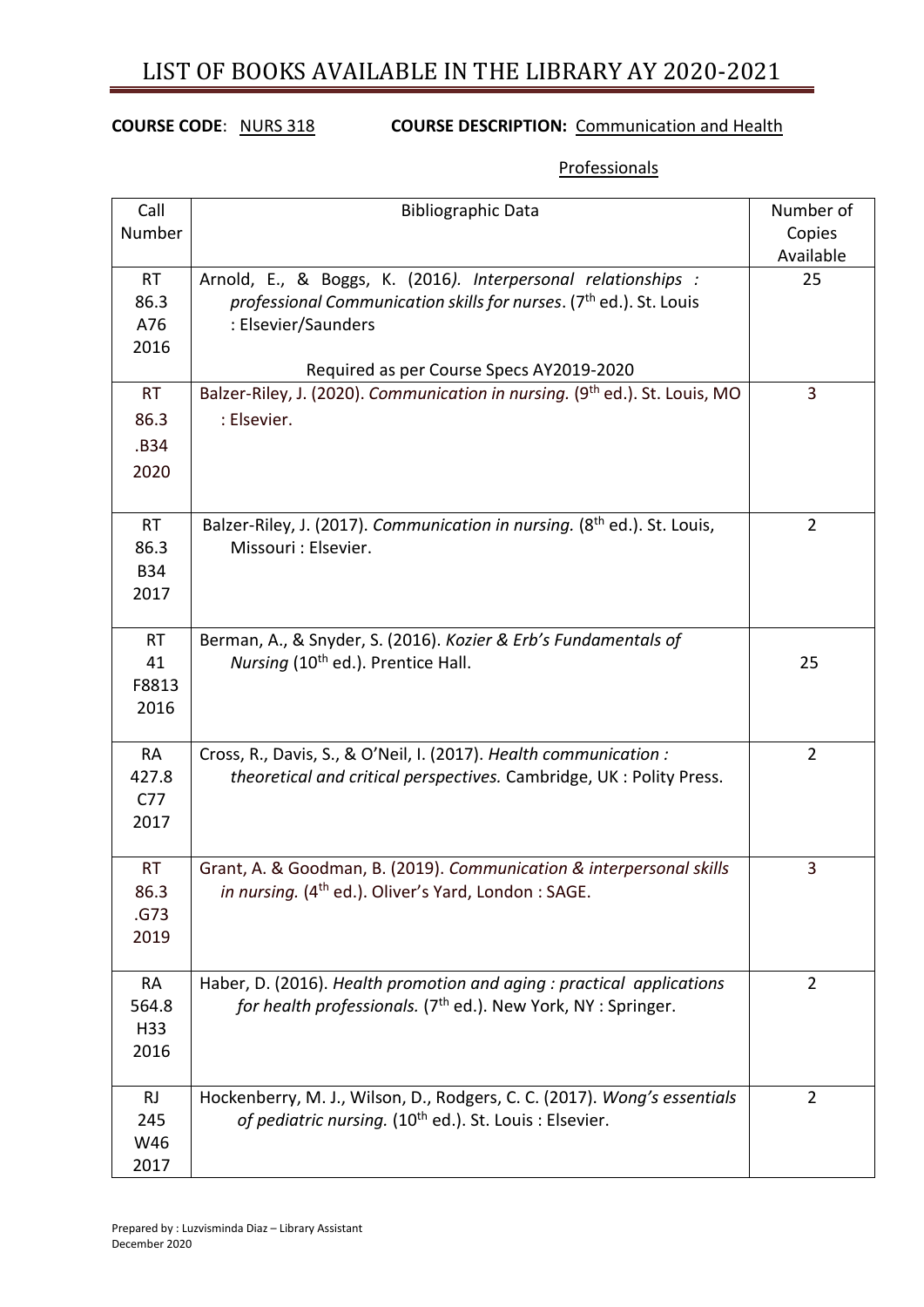| <b>RT</b><br>84.5<br><b>S58</b> | Sitzman, K., & Eichelberger, L. W. (2017). Understanding the work of<br>nurse theorists : a creative beginning. $(3rd$ ed.). MA : Jones &<br>Bartlett Learning. | $\overline{2}$ |
|---------------------------------|-----------------------------------------------------------------------------------------------------------------------------------------------------------------|----------------|
| 2017                            |                                                                                                                                                                 |                |
| <b>RC</b>                       | Varcarolis, E. M. (2017). Essentials of psychiatric mental health nursing                                                                                       | $\overline{2}$ |
| 440                             | : a communication approach to evidence-based care. (3rd ed.). St.                                                                                               |                |
| V373                            | Louis, Mo.: Elsevier/Saunders                                                                                                                                   |                |
| 2017                            |                                                                                                                                                                 |                |
|                                 |                                                                                                                                                                 |                |
| <b>RT</b>                       | Webb, L. (Ed.). (2020). Communication skills in nursing practice.                                                                                               | 3              |
| 86.3                            | $(2nd$ ed.). SAGE.                                                                                                                                              |                |
| .W43                            |                                                                                                                                                                 |                |
| 2020                            |                                                                                                                                                                 |                |
|                                 |                                                                                                                                                                 |                |
| <b>PE</b>                       | Walsh, C., & Warwick, L. (2017). Expert IELTS 6 coursebook. Harlow,                                                                                             | $\overline{2}$ |
| 1128                            | Essex: Pearson Education.                                                                                                                                       |                |
| W35                             |                                                                                                                                                                 |                |
| 2017                            |                                                                                                                                                                 |                |
|                                 |                                                                                                                                                                 |                |
|                                 |                                                                                                                                                                 |                |
|                                 | <b>OTHER REFERENCES</b>                                                                                                                                         |                |
|                                 | COPYRIGHT 2015 and BELOW                                                                                                                                        |                |
|                                 |                                                                                                                                                                 |                |

| Call      | <b>Bibliographic Data</b>                                              | Number of      |
|-----------|------------------------------------------------------------------------|----------------|
| Number    |                                                                        | Copies         |
|           |                                                                        | Available      |
| <b>RT</b> | Arnold, E., & Boggs, K. U. (2007). Interpersonal relationships :       |                |
| 86.3      | professional communication skills for nurses (5th ed.). St. Louis,     | 25             |
| A76       | Mo.: Elsevier Saunders.                                                |                |
| 2007      |                                                                        |                |
| <b>RT</b> | Arnold, E. (2003). Interpersonal relationships: professional           | 5              |
| 86.3      | communication skills for nurses (4 <sup>th</sup> ed.). St. Louis, Mo.: |                |
| A76       | Saunders.                                                              |                |
| 2003      |                                                                        |                |
| R.        | Adams, C. H., & Jones, P. D. (2011). Therapeutic communication for     | 10             |
| 727.3     | health professionals (3rd ed.). New York: McGraw Hill/Connect          |                |
| A33       | Learn Succeed.                                                         |                |
| 2011      |                                                                        |                |
| <b>RT</b> | Arnold, E. C. (2011). Interpersonal relationships: professional        |                |
| 86.3      | communication skills for nurses (6th ed.). Missouri                    | 25             |
| A76       | :Elsevier/Saunders                                                     |                |
| 2011      |                                                                        |                |
| КF        | Avery, G. (2013). Law and ethics in nursing and healthcare: an         | $\overline{2}$ |
| 2915      | introduction. Los Angeles : Sage                                       |                |
| A94       |                                                                        |                |
| 2013      |                                                                        |                |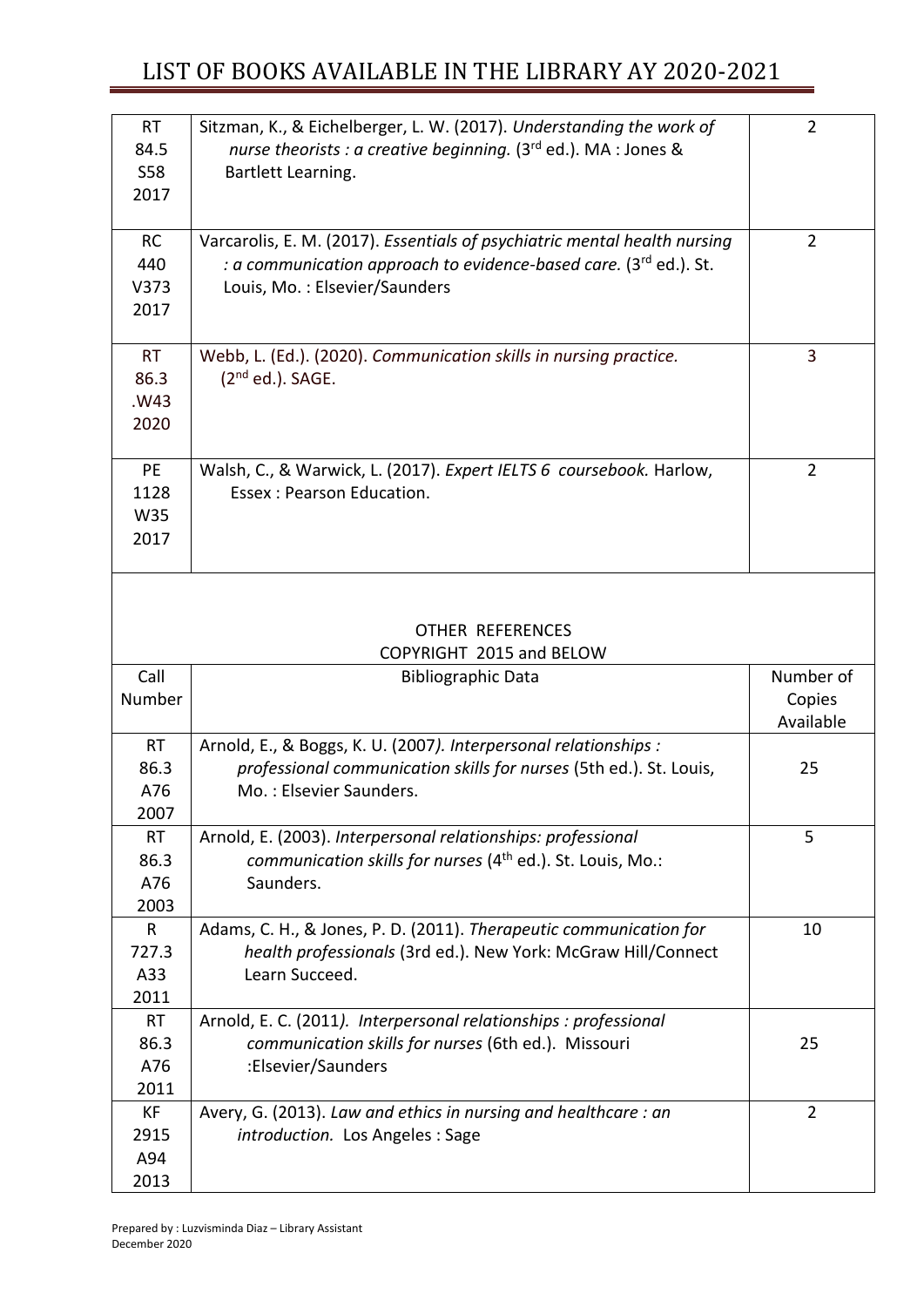| $\mathsf{R}$ | Back, A. (2009). Mastering communication with seriously ill patients :         |                |
|--------------|--------------------------------------------------------------------------------|----------------|
| 118          | balancing honesty with empathy and hope. Cambridge:                            | 3              |
| M375         | University Press.                                                              |                |
| 2009         |                                                                                |                |
| R            | Bastable, S. B. (2011). Health professional as educator: principles of         |                |
| 727.4        | teaching and learning. Sudbury, MA : Jones & Bartlett Learning.                | 5              |
| H425         |                                                                                |                |
| 2011         |                                                                                |                |
| <b>RT</b>    | Balzer-Riley, J.W. (2008). Communication in nursing (6 <sup>th</sup> ed.). New |                |
| 86.3         | York: Mosby.                                                                   | 29             |
| <b>B34</b>   |                                                                                |                |
| 2008         |                                                                                |                |
| R            | Barnard, S[et.al.]. (2001). Writing, speaking, & communication skills          | $\overline{2}$ |
| 118          | for health professionals. New Haven: Yale University Press.                    |                |
| W77          |                                                                                |                |
| 2001         |                                                                                |                |
| Res          | Balzer-Riley, J.W. (1996). Communications I nursing: communicating             | $\mathbf 1$    |
| <b>RT</b>    | assertively & responsibly in nursing : a guidebook. $3^{rd}$ ed. St.           |                |
| 23           | Louis: Mosby.                                                                  |                |
| <b>B34</b>   |                                                                                |                |
| 1996         |                                                                                |                |
| <b>RT</b>    | Berman, A., & Snyder, S. (2012). Kozier & Erb's Fundamentals of                |                |
| 41           | Nursing (9 <sup>th</sup> ed.). Prentice Hall.                                  | 25             |
| F8813        |                                                                                |                |
| 2012         |                                                                                |                |
| <b>RT</b>    | Bradley, R. (2008). English for nursing and health care. Maidenhead,           |                |
| 23           | Berkshire, UK: McGraw-Hill Education.                                          | 25             |
| <b>B73</b>   |                                                                                |                |
| 2008         |                                                                                |                |
| R            | Chabner, D. A. (2012). Medical terminology: A short course (6th ed.). St.      | 5              |
| 123          | Louis, Missouri: Elsevier/Saunders.                                            |                |
| C434         |                                                                                |                |
| 2012         |                                                                                |                |
| <b>RA</b>    | Goldsmith, S. B. (2011). Principles of health care management :                | 3              |
| 971          | foundations for a changing health care system. (2nd ed.). MA :                 |                |
| G573         | World Headquarters.                                                            |                |
| 2011         |                                                                                |                |
| <b>RT</b>    | Gray, M. (2014). Practical skills for mentoring in healthcare : a guide        | 5              |
| 81           | for busy practitioners. England : Palgrave.                                    |                |
| G73          |                                                                                |                |
| 2014         |                                                                                |                |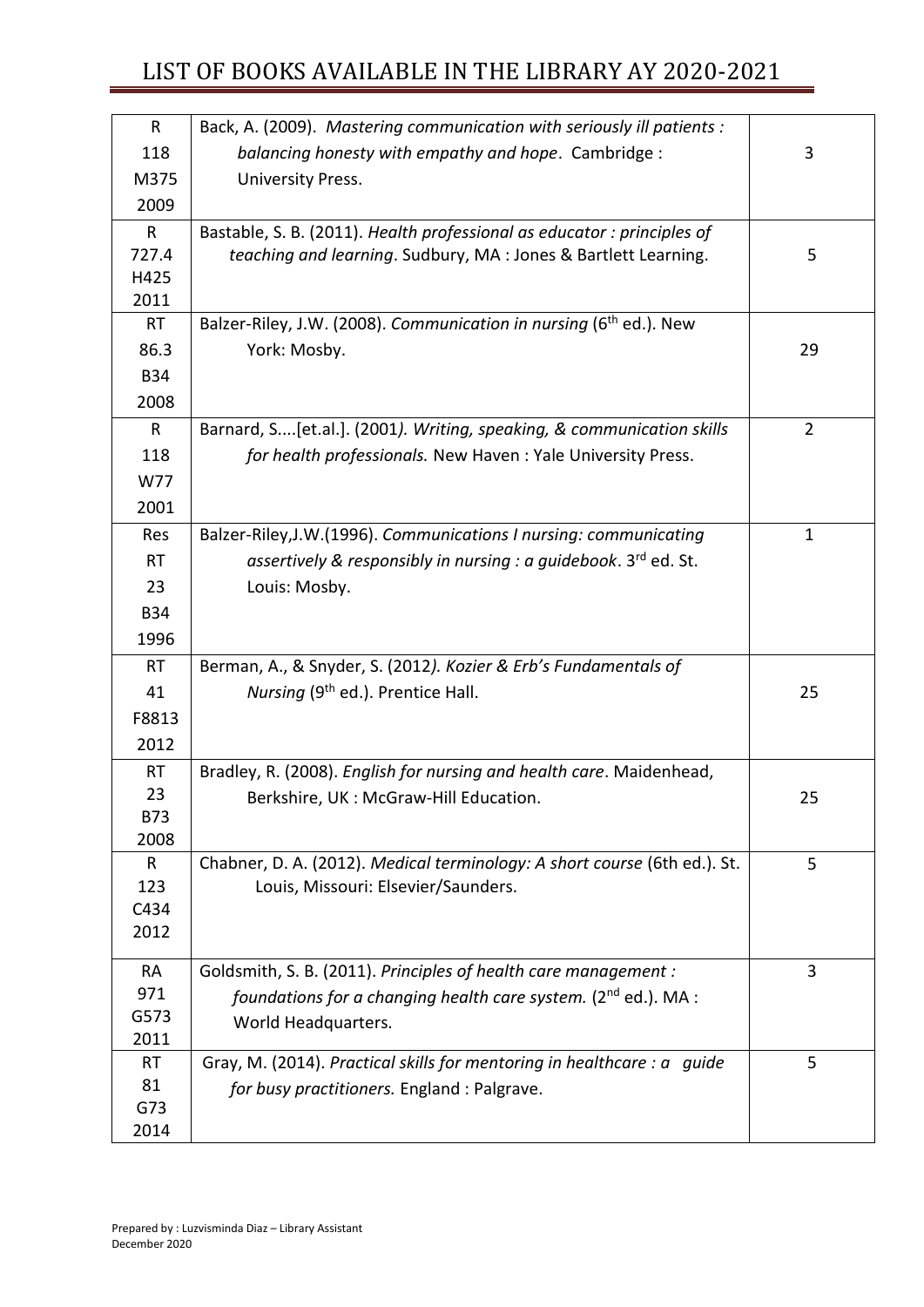| KF             | Hendrick, J. (2011). Law and ethics: foundations in nursing and health    | $\overline{2}$ |
|----------------|---------------------------------------------------------------------------|----------------|
| 2915           | care. Australia : Cengage Learning                                        |                |
| H46            |                                                                           |                |
| 2011           |                                                                           |                |
| <b>RJ</b>      | Hockenberry, M. J., Wilson, D., Rodgers, C. C. (2015). Study quide for    | $\overline{2}$ |
| 245            | Wong's essentials of pediatric nursing. $(10th$ ed.). St. Louis :         |                |
| W47            | Elsevier.                                                                 |                |
| 2015           |                                                                           |                |
| <b>RT</b>      | Kennedy-Sheldon, Lisa.(2009). Communication for nurses: talking with      |                |
| 23             | patients (2 <sup>nd</sup> ed.). Sudbury, Mass: Jones & Bartlett.          |                |
| S53            |                                                                           | 3              |
| 2009           |                                                                           |                |
| RT             | Kozier, B. (2004). Fundamentals of nursing: concepts, process and         |                |
| 41             | practice (7th ed.). New jersey: Prentice Hall.                            | 14             |
| F8813          |                                                                           |                |
| 2004           |                                                                           |                |
| R              | McCorry, L.K. (2011). Communication skills for the healthcare             | 4              |
| 118            | professionals. Philadelphia: Wolters Kluwer Health.                       |                |
| M395<br>2011   |                                                                           |                |
| $\mathsf{R}$   | Northouse, L.L. (1998). Health communication: strategies for health       | $\overline{2}$ |
| 118            | professionals (3rd ed.). Stamford, Conn.: Pearson education.              |                |
|                |                                                                           |                |
| N67            |                                                                           |                |
| 1998           |                                                                           |                |
| <b>RT</b>      | Oermann, M. H. (Ed.). (2015). Teaching in nursing and role of the         | 5              |
| 90             | educator: the complete guide to best practice in teaching                 |                |
| T43            | evaluation, and curriculum development. New York: Springer                |                |
| 2015           |                                                                           |                |
| RT             | Potter, P. & Perry, A. (2005). Fundamentals of Nursing (6th ed.)          |                |
| 41             |                                                                           | 5              |
| P844           |                                                                           |                |
| 2005           |                                                                           |                |
| <b>QP</b>      | Rice, V. H. [Ed.]. (2012). Handbook of stress coping, and health :        | $\overline{2}$ |
| 82.2           | implications for nursing research, theory and practice. $(2^{nd}$ ed.)    |                |
| S <sub>8</sub> | Los Angeles, CA : SAGE.                                                   |                |
| H357           |                                                                           |                |
| 2012           |                                                                           |                |
| КF             | Siegel, B. N., Emanuel, L., & Brilliant, M. C. (2013). Siegel's wills and | 3              |
| 755<br>S54     | trusts: essay and multiple-choice questions and answers.                  |                |
| 2013           | New York: Wolters Kluwer Law & Business.                                  |                |
| <b>RT</b>      | Stein-Parbury, J. (2000). Patient & person developing interpersonal       | 3              |
| 86.3           |                                                                           |                |
| S74            | skills in nursing (2 <sup>nd</sup> ed.). Sydney: Harcourt.                |                |
| 2000           |                                                                           |                |
|                |                                                                           |                |